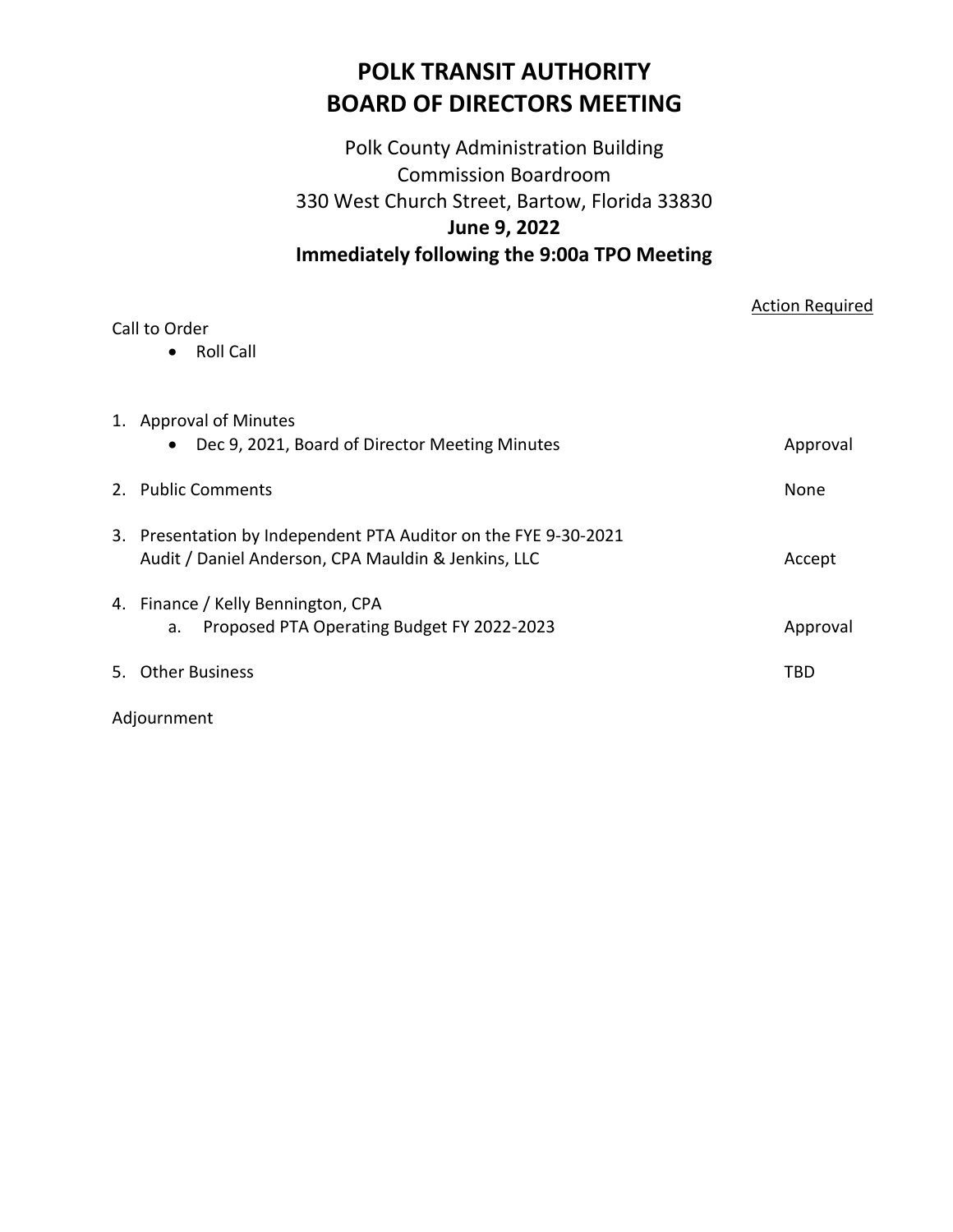# POLK TRANSIT BOARD OF DIRECTORS MEETING JUN 9, 2022 AGENDA ITEM #1

| Agenda Item:           | Approval of the Dec 9, 2021 Board of Directors Meeting<br><b>Minutes.</b>                                                                |
|------------------------|------------------------------------------------------------------------------------------------------------------------------------------|
| Presenter:             | James Phillips                                                                                                                           |
| Recommended<br>Action: | Board approve the June 10, 2021, Board of Directors Meeting<br>Minutes.                                                                  |
| Summary:               | The Polk Transit Authority Board of Directors Meeting<br>minutes for Dec 9, 2021 summarized agenda items covered<br>during that meeting. |
| Attachments:           | Dec 9, 2021, Board of Directors Meeting Minutes                                                                                          |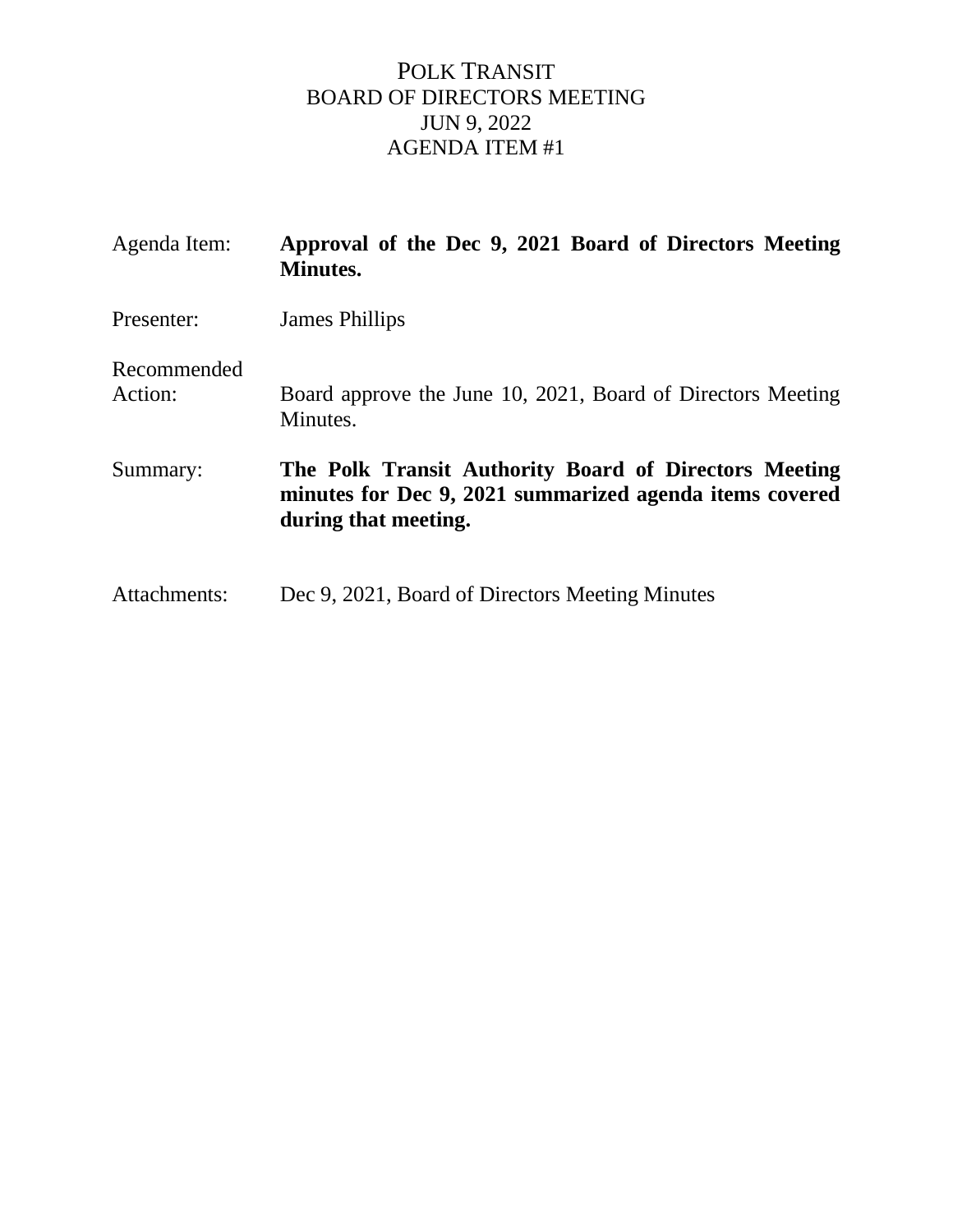# POLK TRANSIT AUTHORITY BOARD OF DIRECTORS MEETING MINUTES Dec 9, 2021

### **Directors:**

City of Bartow Commissioner Tanya Tucker City of Lakeland Commissioner Phillip Walker City of Lakeland Commissioner Sara McCarley Polk County Commissioner Neil Combee Polk County Commissioner Bill Braswell Polk County Commissioner George Lindsey III

| <b>Executive Director:</b> | Tom Phillips   |
|----------------------------|----------------|
| Administrative Assistant:  | James Phillips |

### **Call to Order**

11:41 am Commissioner George Lindsey III

### **Agenda Item #1 – Approval of June 10, 2021 minutes**

"Approval of the June 10, 2021 Board of Directors meeting minutes"

1<sup>st</sup> Neil Combee/ 2<sup>nd</sup> Sara McCarley

# **MOTION CARRIED UNANIMOUSLY**

# **Agenda Item #2 – Public Comments**

None at this time

# **Agenda Item #3 – Selection of the Independent Auditor / Commissioner Phillip Walker**

The PTA is required to have an annual audit per Florida Statutes Section 218.391 conducted by an Independent Certified Public Accountant. The Audit Committee is responsible for the Selection of that Auditor. The PTA must select an Auditor to audit the Fiscal Year End, September 30, 2022 Financial Statements.

### [Attachment available]

"Approve audit committee recommendations of Mauldin & Jenkins to be independent auditor."

\_\_\_\_\_\_\_\_\_\_\_\_\_\_\_\_\_\_\_\_\_\_\_\_\_\_\_\_\_\_\_\_\_\_ \_\_\_\_\_\_\_\_\_\_\_\_\_\_\_\_\_\_\_\_\_\_\_\_\_\_\_\_\_\_

1 st Bill Braswell/ 2nd Neil Combee

# **MOTION CARRIED UNANIMOUSLY**

**Agenda Item #4 – Other Business** None **Adjournment**  $11.43$  am

Approved this  $9<sup>th</sup>$  day of June 2022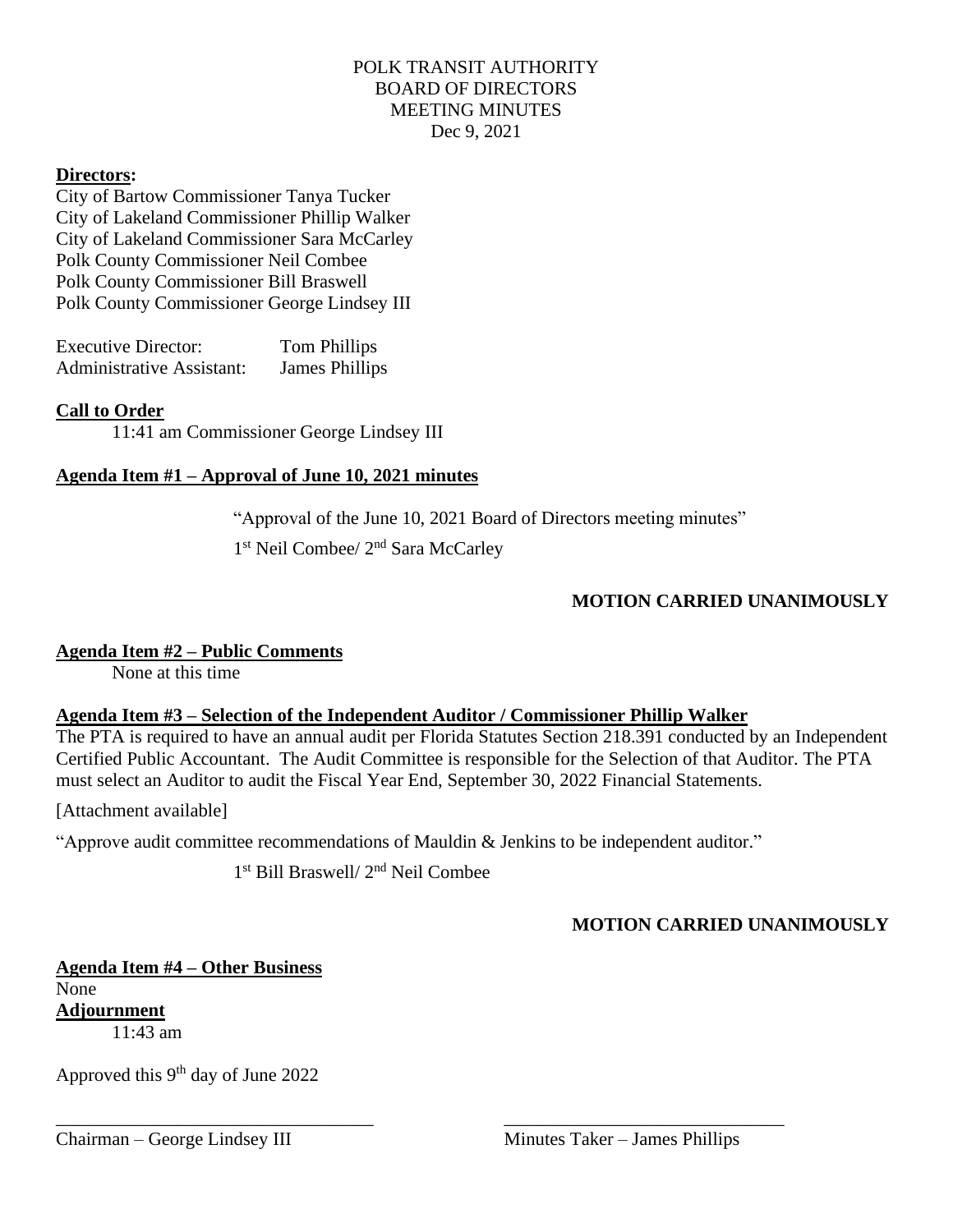# POLK TRANSIT BOARD OF DIRECTORS MEETING JUN 9, 2022 AGENDA ITEM #2

Agenda Item: Public Comments

Presenter: TBD

Recommended Action: TBD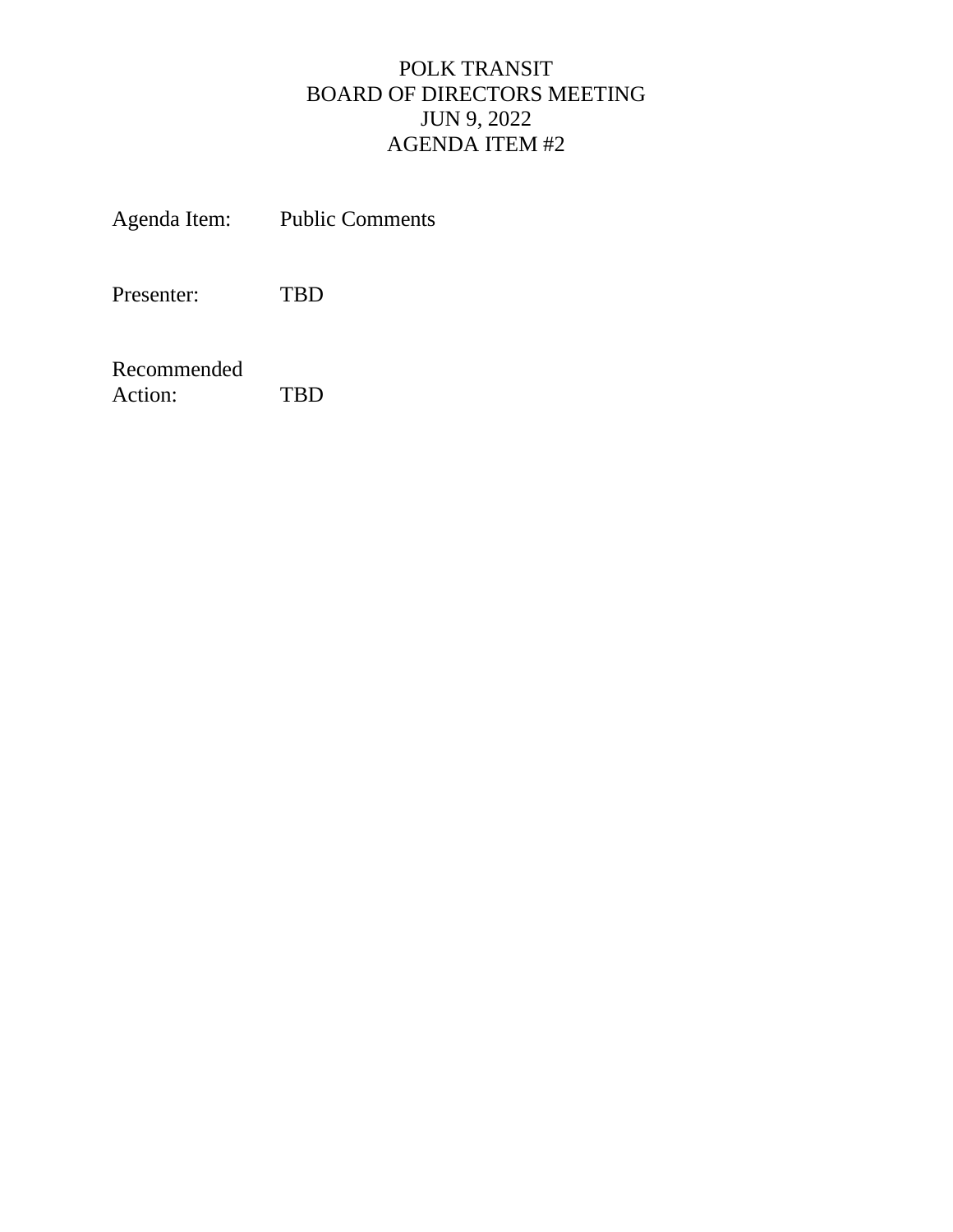# POLK TRANSIT AUTHORITY BOARD OF DIRECTORS MEETING JUNE 9, 2022 AGENDA ITEM #3

| Agenda Item:           | Presentation by the District Independent Auditor's Mauldin &<br>Jenkins LLC on the Polk Transit Authority Fiscal year ending<br>September 30, 2021 Annual Audited Financial Report.                          |
|------------------------|--------------------------------------------------------------------------------------------------------------------------------------------------------------------------------------------------------------|
| Presenter:             | Daniel Anderson, CPA, Auditor                                                                                                                                                                                |
| Recommended<br>Action: | Approve to accept annual audit report as presented by the<br>independent audit firm.                                                                                                                         |
| Summary:               | The Polk Transit Authority is required by Florida Statutes to<br>have an annual independent financial audit done. This request<br>has been complied with and the Auditor's will be presenting the<br>report. |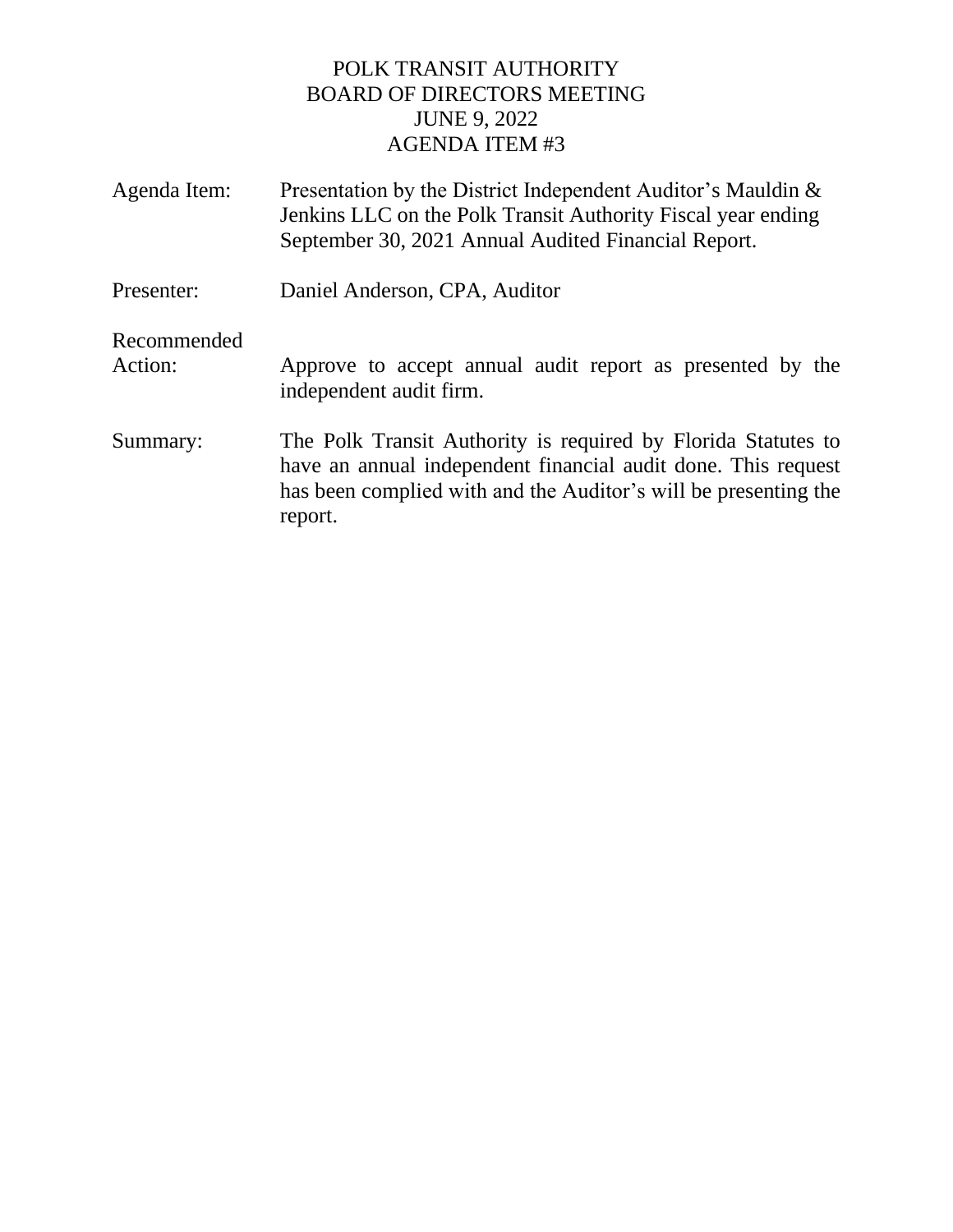# POLK TRANSIT AUTHORITY BOARD OF DIRECTORS MEETING JUNE 9, 2022 AGENDA ITEM #4

| Agenda Item:           | <b>PTA Proposed Operating Budget</b><br>FY 2022-23 Budget                                                                                                                                                                        |
|------------------------|----------------------------------------------------------------------------------------------------------------------------------------------------------------------------------------------------------------------------------|
| Presenter:             | Kelly Bennington, CFO<br>Tom Phillips, Executive Director                                                                                                                                                                        |
| Recommended<br>Action: | Presentation to the Board FY 2022-23 Proposed Budget                                                                                                                                                                             |
| Summary:               | Proposed Operating Budget is included.                                                                                                                                                                                           |
|                        | The proposed budget for the Authority is included herewith with<br>revenues and expenses balanced for a total budget of \$8,900. The<br>budget is balanced with funding for operations using fund balance<br>reserve of \$8,900. |
|                        | A summary level description of the revenues and expenses are<br>also included.                                                                                                                                                   |
| Attachment:            | See attached Proposed Operating Budget                                                                                                                                                                                           |
|                        |                                                                                                                                                                                                                                  |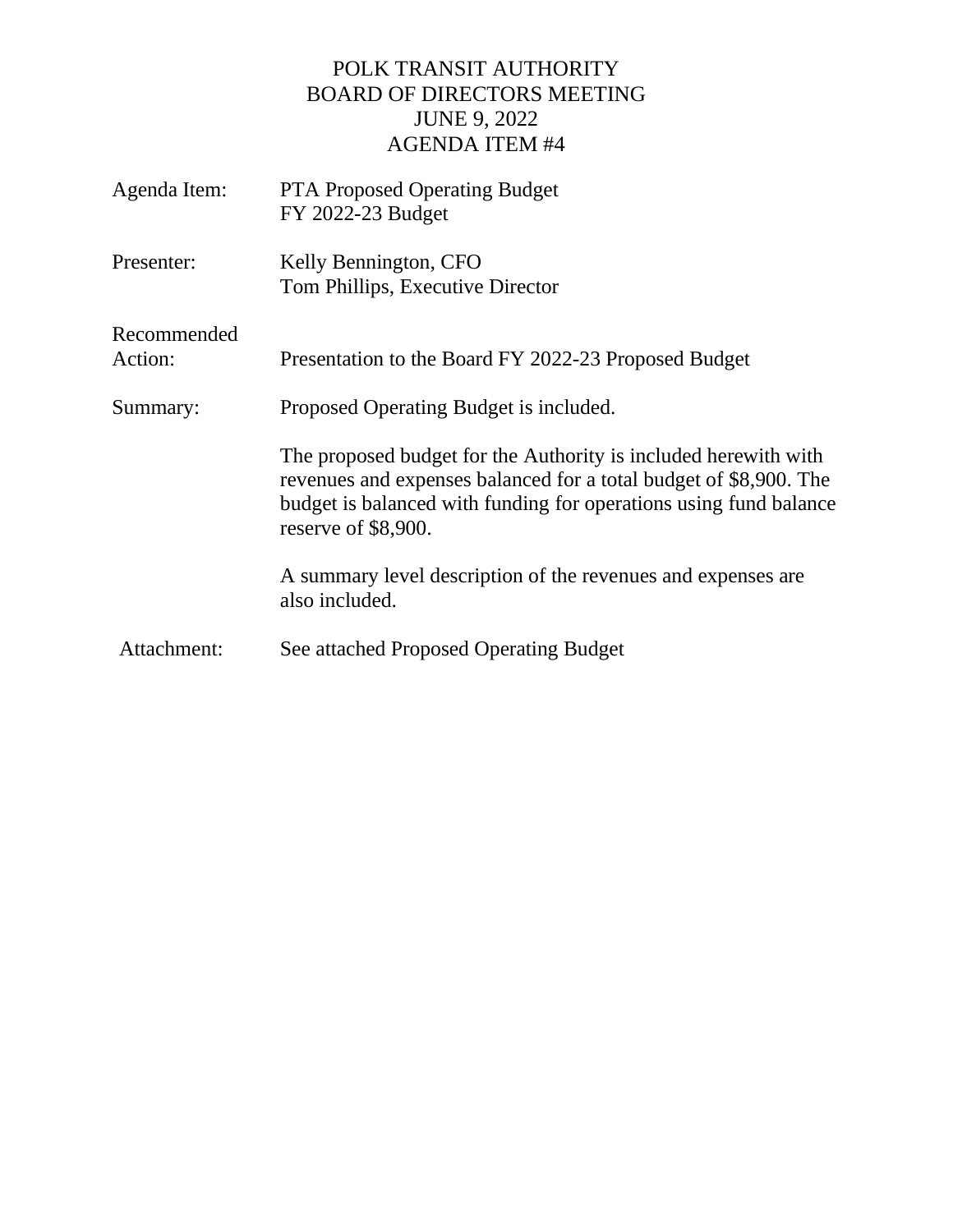# Polk Transit Authority FY 2022-2023 Proposed Budget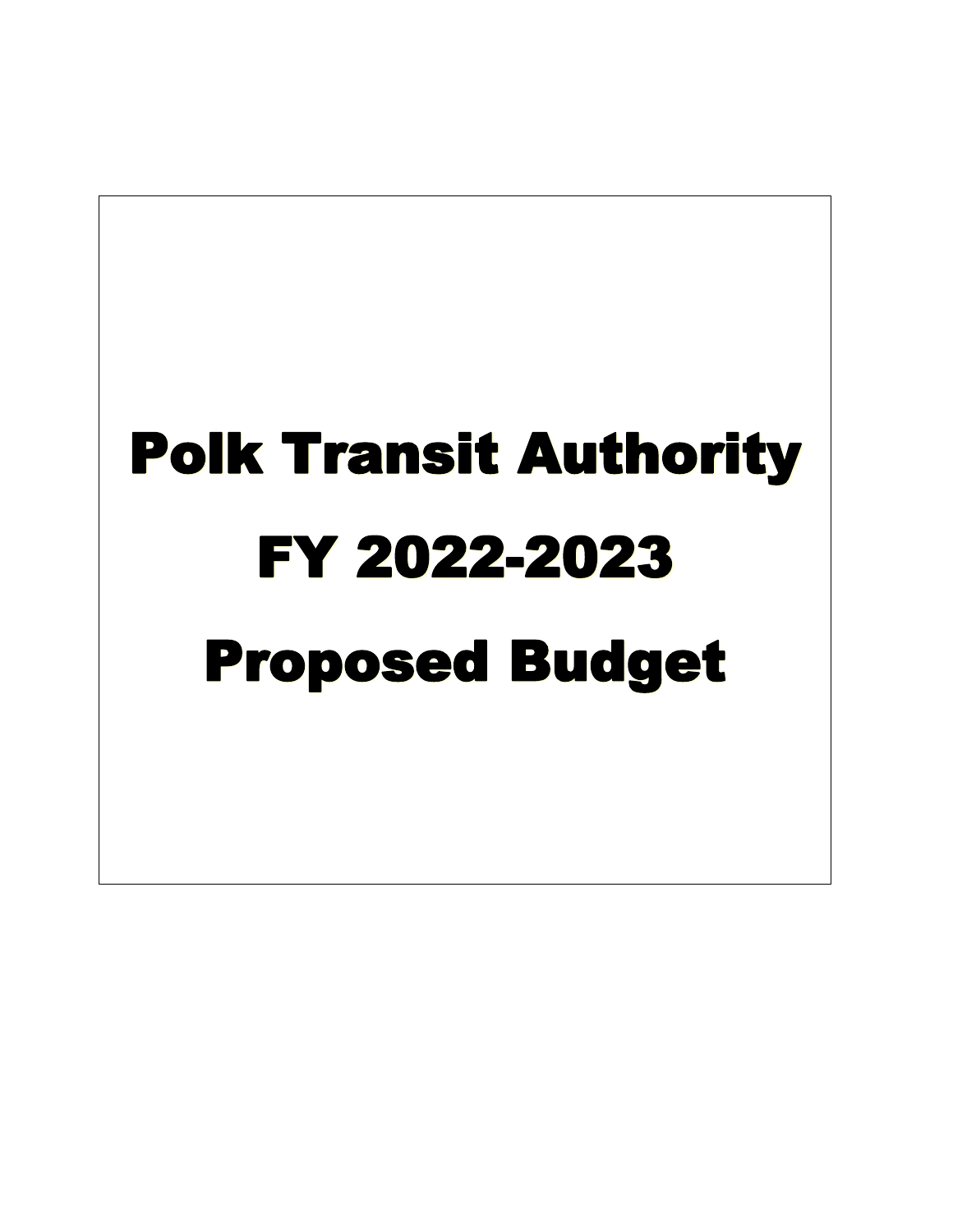# Polk Transit Authority FY 2022-23 Proposed Budget

### **Revenue and Expense Summary**

The proposed budget for Revenues consists of Reserves, \$8,900. The reserve balance is at \$23,243 at 9/30/21.

The proposed budget for expenses for FY 22-23 totaled \$8,900 and consists of audit fees of \$8,900. The Authority was excluded for the 9-30-2015 and 9-30-2016 audit. A two-year exclusion due to no financial activities and below the Audit threshold excluding an audit. The FY 9-30-2017 financials was audited and thereafter.

Since there are no fares or grant revenues, the budgetary activities since FY 2016 has been reduced significantly with no operational activity.

# **PTA Financial Trends**

- 2009- Initial funding of \$425,000
- 2010- Advertising for the November 2010 referendum
- 2011- JARC grant received, route operations started
- 2013- Last year for JARC grant funding
- 2014- Grant from PCTS for \$50,000
- 2015-17 No Transit Activities

# **PTA Expense Trends**

- 2009- Initial funding received
- 2010- Preparation for November 2010 referendum
- 2010- Creation of master strategic plan and public communications plan later replaced with the 'My Ride" transit development plan.
- 2011- JARC grant received, route operations started in August 2011
- 2012- First full year of route operations under JARC grant
- 2013- Last year for JARC grant and Transit expenses
- 2014-17 No Transit Operations, only administrative cost.

### **Proposed Budget**

The Proposed Budget is being presented to the PTA Board for approval on June 9, 2022.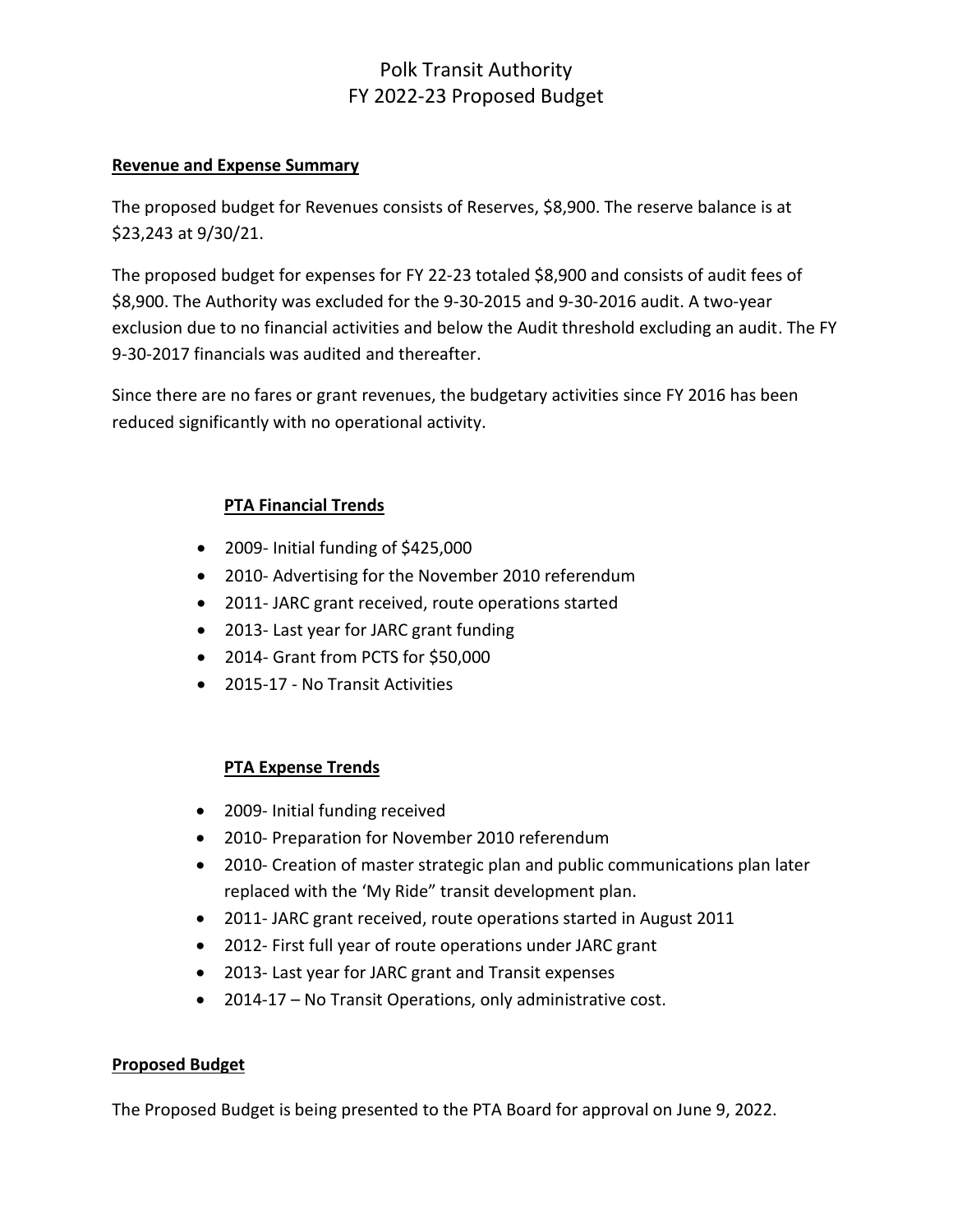

### **Proposed Budget FY 2022-23**

|                                                                  | FY 2019<br><b>Actual</b> | FY 2020<br><b>Actual</b> | FY 2021<br>Actual | FY 2021-22<br>Adopted<br><b>Budget</b> | FY 2022-23<br>Proposed<br><b>Budget</b> |
|------------------------------------------------------------------|--------------------------|--------------------------|-------------------|----------------------------------------|-----------------------------------------|
| $\blacksquare$                                                   | \$                       | \$                       | \$                | $\mathbb{S}$                           | \$                                      |
| <b>LAMTD</b>                                                     |                          |                          |                   |                                        |                                         |
| FTA - JARC<br><b>FAREBOX</b>                                     |                          |                          |                   |                                        |                                         |
| Reserve                                                          |                          |                          |                   | 9,275                                  | 8,900                                   |
| <b>TOTAL RESERVES / INCOME</b>                                   | $\overline{0}$<br>0      | $\frac{7}{7}$            | $\frac{7}{7}$     | 9,275                                  | 8,900                                   |
| <b>EXPENSES:</b>                                                 |                          |                          |                   |                                        |                                         |
| <b>Salaries</b>                                                  |                          |                          |                   |                                        |                                         |
| <b>Employee Benefits</b>                                         |                          |                          |                   |                                        |                                         |
| Advertising                                                      |                          |                          |                   |                                        |                                         |
| Professional & Technical Services                                | 7,400                    | 7,900                    | 8,400             | 8,900                                  |                                         |
| <b>Other Services - Operational Contract Costs</b><br>Legal Fees |                          |                          |                   |                                        |                                         |
| Utilities/Telephone                                              |                          |                          |                   |                                        |                                         |
| Dues & Subscriptions                                             | 175                      | 175                      |                   | 200                                    |                                         |
| Education/Training/Meeting/Travel                                | $\mathbf 0$              | $\mathbf 0$              |                   | 0                                      |                                         |
| Office Expense<br><b>Advertising &amp; Promotion</b>             | 308                      | 115                      |                   | 175                                    |                                         |
| Leases & Rentals                                                 |                          |                          |                   |                                        |                                         |
| <b>TOTAL EXPENSES:</b>                                           | 7,883                    | 8,190                    | 8,400             | 9,275                                  | 8,900                                   |
| Change in NET Position                                           | 7,883                    | 8,183                    | 8,393             | 9,275                                  | 8,900                                   |
| Reserve Beginning Year                                           | 47,702                   | 39,819                   | 31,636            | 23,243                                 | 13,968                                  |
| Reserve End of Year                                              | 39,819                   | 31,636                   | 23,243            | 13,968                                 | 5,068                                   |
| <b>Ending Reserve</b>                                            | 39,819                   | 31,636                   | 23,243            | 13,968                                 | 5,068                                   |